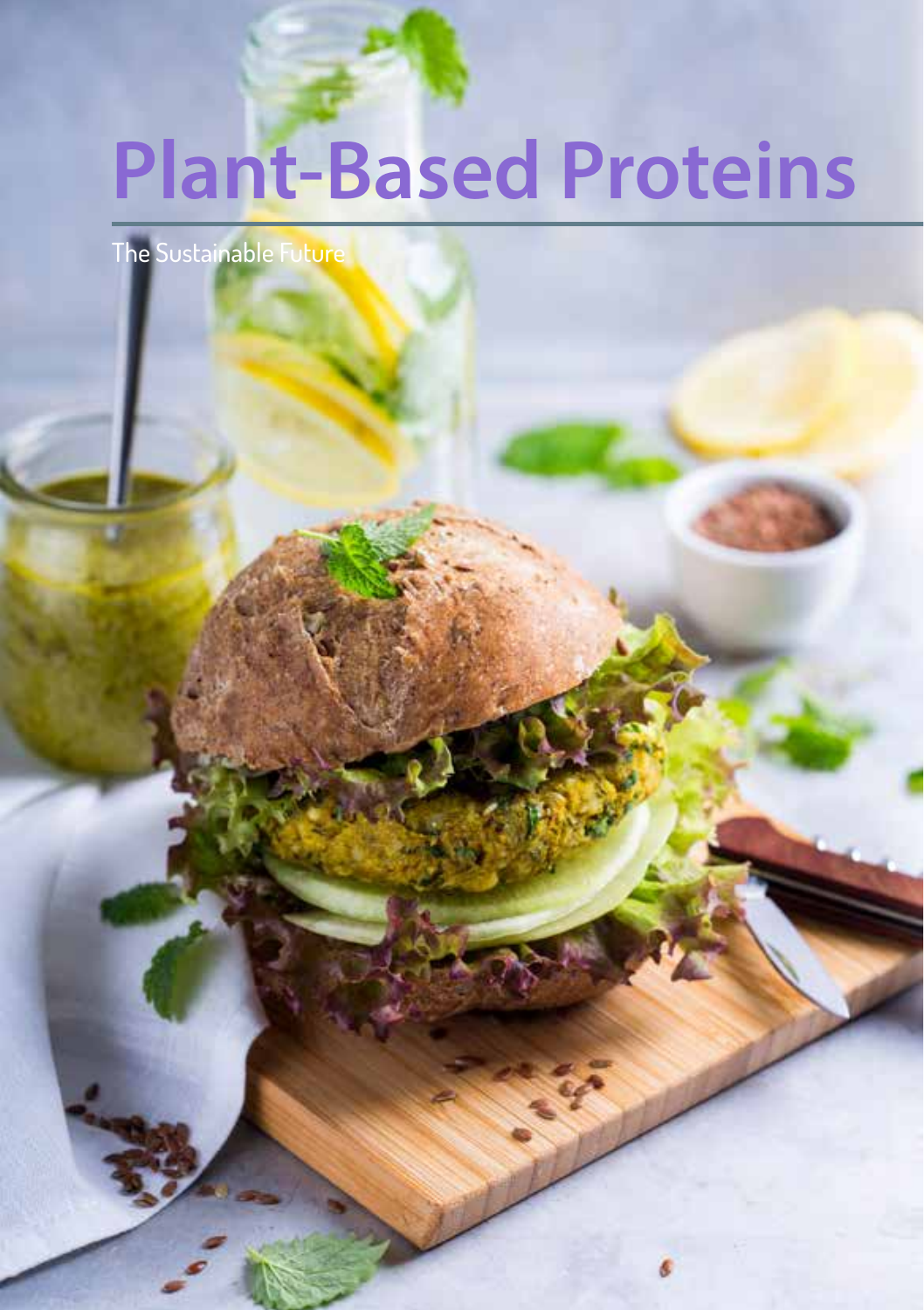# PLANT-BASED PROTEINS: THE SUSTAINABLE FUTURE

**Proteins are essential, both in human and animal diets. They are an important component of every cell in the body. Proteins contain essential amino acids which, after water, form the second-largest component of human muscles and other tissues, used to build and repair them.** 

Along with fats and carbohydrates, protein is a "macronutrient," meaning that the body needs relatively large amounts of it.

Plant-based protein products are an important complement or alternative to animal proteins in many foods, and can therefore contribute to the global effort to create a more sustainable agri-food system.

The European starch industry processes primarily EU-grown maize, wheat and starch potatoes as well as peas, rice and barley, and valorises all the components of the raw materials, to produce a broad range of innovative and traditional products and ingredients, but also fibres and plant-based proteins with a wide scope of functionalities and uses.

In the food market, innovative applications include bakery and specialised nutrition for example in sport nutrition, food for the elderly, plant-based drinks, meat alternatives, hospitals' clinical diets.

In the specialised feed markets, proteins from the starch industry are used for example in salmon rations, but also in pet foods and calf milk replacements.

Other outlets include animal feed for cattle, pig and poultry feed, for the production of milk, meat, or eggs.

Still have questions about plant proteins or other ingredients from the starch industry used in food? VISIT WWW.STARCHINFOOD.EU TO LEARN MORE.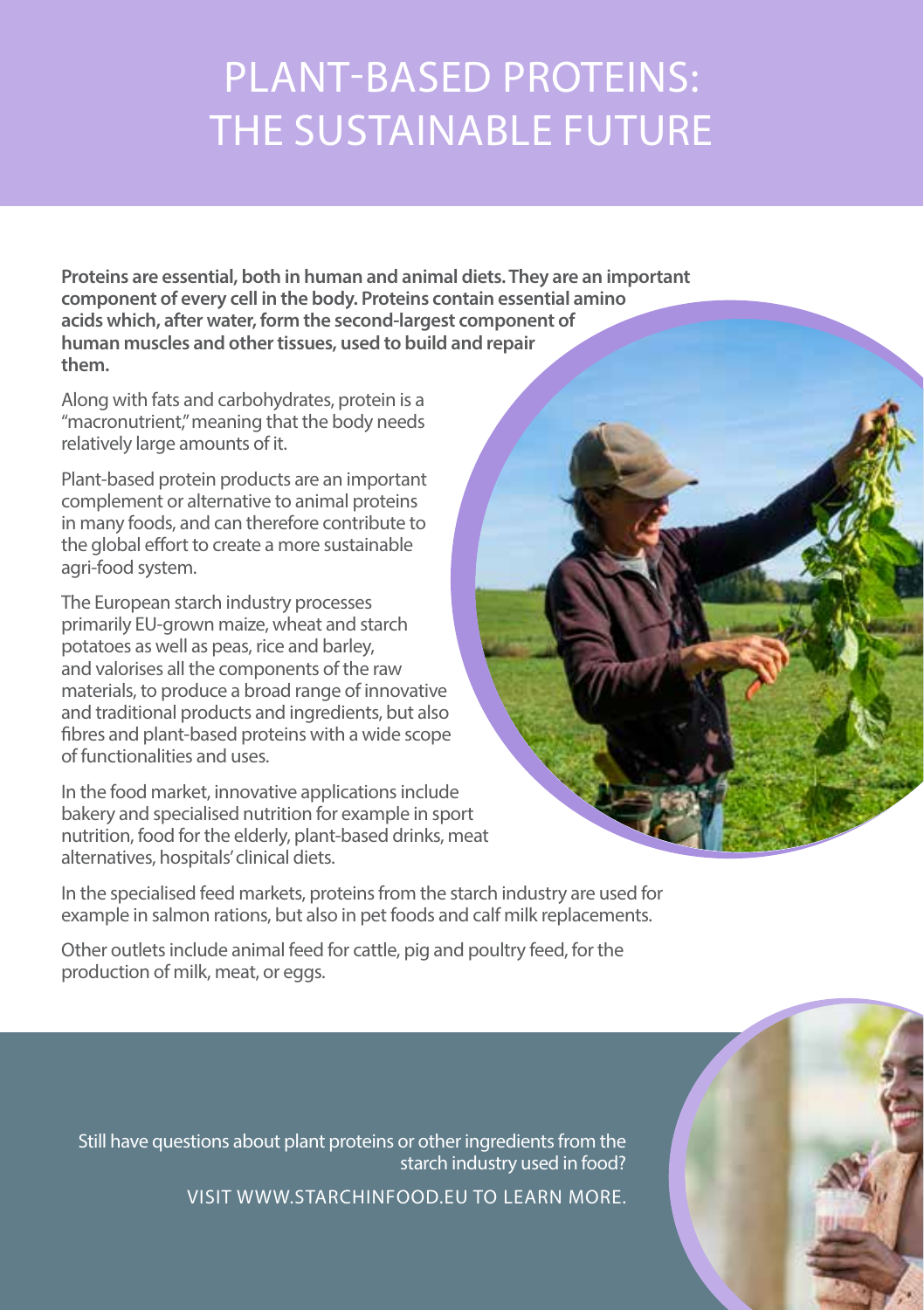# THE DIFFERENT TYPES OF PROTEINS

Of the 5,3 million tonnes of proteins and fibres produced by the European starch industry in 2017, 1.1 million tonnes are classified as very high protein content products. These include:

- $\triangleright$  Wheat proteins such as vital wheat gluten and derivatives
- > Maize gluten meal
- > Potato protein
- $\angle$  Pea protein
- ö Rice Protein

### **(VITAL) WHEAT GLUTEN**





Wheat gluten is used primarily in the milling & flour industry and in bakery products. The viscoelastic properties of wheat gluten significantly improve dough strength, softness and shelf-life. It also improves the elasticity and rise of the raw dough. For example, if the flour in bread does not contain enough gluten, the bread has little volume, its crumb is irregular, and it falls apart.

As a plant-based protein, wheat gluten can provide high nutritional values supplementing or partially replacing animal proteins in human nutrition. It is used in meat preparations (including fish, poultry and surimi-based products), pasta and certain cold cuts. In addition wheat gluten has texturizing properties relevant for fish and meat alternatives.

#### **MAIZE GLUTEN MEAL**



Maize gluten meal is obtained from maize during the starch production process.

Once the maize kernel is separated into its component parts, starch producers then further separate the starch and gluten. The gluten is dried and sold as gluten meal. Gluten meal supplies essential vitamins and minerals and is considered a high-protein and high-energy feed ingredient. Poultry and pet food processors value it for its high digestibility.

#### **DID YOU KNOW?**

Sarcopenia is the result of loss of muscle mass, quality and strength due to aging and can occur in elderly people including those who are otherwise healthy. Protein intake and physical activity are important for muscle protein synthesis. Plant-based protein supplementation to diets can contribute to the growth & maintenance of muscle mass.

#### **DID YOU KNOW?**

A mix of sources of plant-based proteins is increasingly used in food recipes, in order to deliver balanced amino acid composition similar to animal proteins. The protein content will always be listed in the ingredients list and the total content clearly identified in the nutritional table.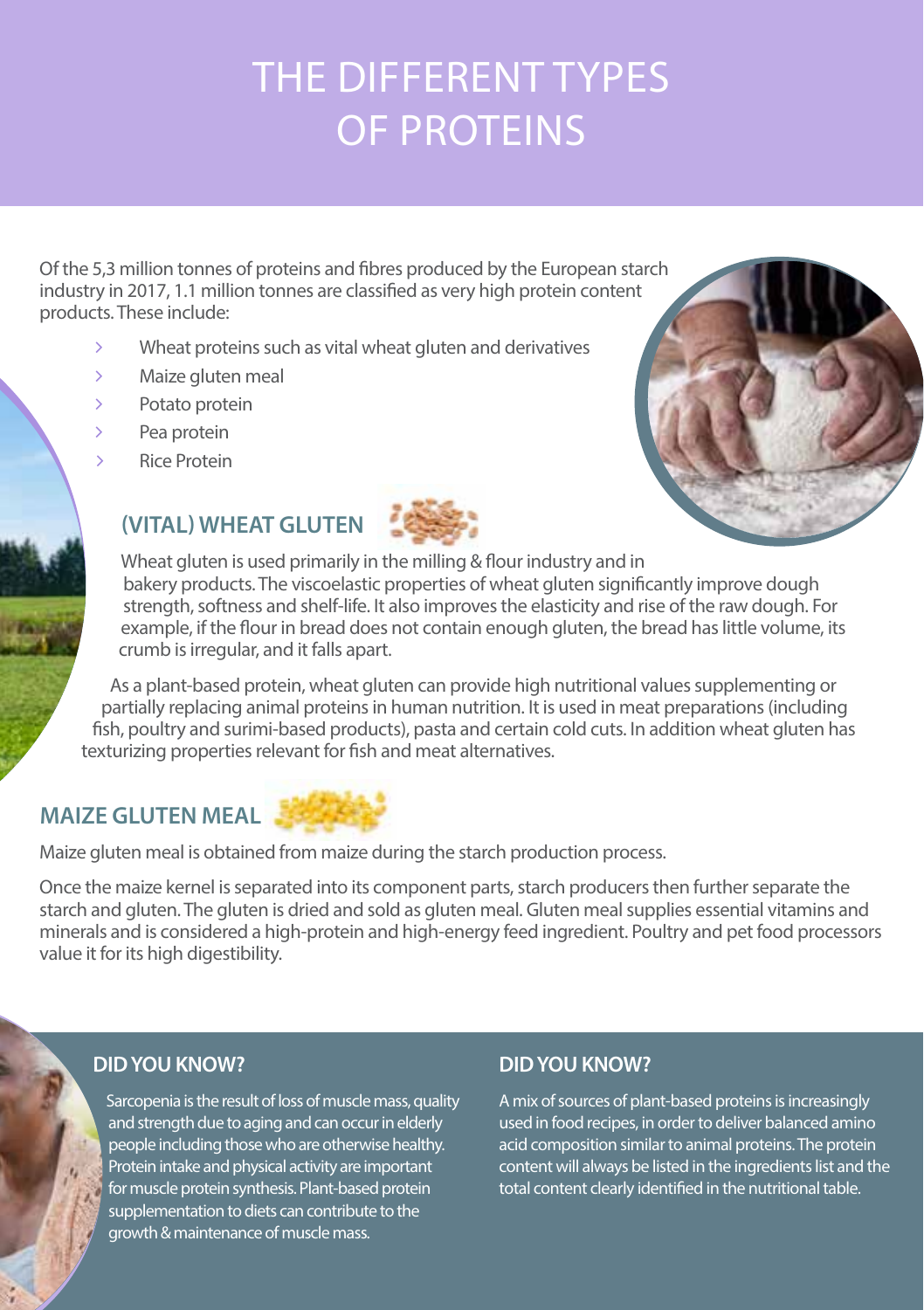#### **POTATO PROTEINS**



Potato protein is produced together with the potato starch from starch potatoes. They contain essential amino acids similar to animal proteins, and in higher proportions than many plant-based proteins.

Potato proteins have many functional properties. They dissolve in water and form gels, absorb fat and have foaming abilities adding air bubbles in baked goods, dairy and confectionery.

They are a viable alternative to high-value animal proteins like milk or egg proteins and caseinate, in various confectionery products, meat and meat-alternatives, non-dairy cheese, toppings and ice creams, and egg-free dressings. Finally, Potato proteins are also often used in gluten-free bakery goods.

#### **PEA PROTEINS**



Pea protein is obtained from yellow peas and are a good source of balanced protein both in terms of quality and quantity. The pea pulse delivers high quality proteins.

Pea proteins have capabilities and functionalities to serve various foods such as snacks & cereals, nutrition bars, soups, sauces, pasta, dairy products, biscuits and meat alternatives. They are also proving to be a valued ingredient for gluten-free diets, vegetarian and vegan foods and specialised nutrition for slimming, sports, hospitals and the elderly.

### **RICE PROTEINS**



Rice protein is obtained during rice starch production. Rice protein is gluten-free, hypo-allergenic and contains many of the essential amino acids recommended for adults. In addition, as a result of its exceptionally high content of sulphur-containing amino acids, blends of rice protein with other plantbased proteins, such as pea proteins, provide a biological value equivalent to animal-based proteins.

Rice protein is a good protein source for both mainstream and gluten-free products with uses mainly in snack bars, baked goods, cereals and nutrition mixes.

#### **NUTRITIONAL INFORMATION**

Food recipes increasingly use a mix of sources of plant-based proteins in order to deliver balanced amino acid composition similar to animal proteins. The plant-based proteins added as ingredients will always be listed in the ingredients list and the total content clearly identified in the nutritional table.

Consumers suffering from Coeliac disease, or gluten intolerance, should avoid consuming products containing wheat gluten. For this reason, any product containing wheat gluten must be clearly labelled.



#### **DID YOU KNOW?**

There is sometimes confusion between wheat starch and wheat gluten because they are both extracted from the same raw material: wheat. However, these are two completely different ingredients.

People suffering from coeliac disease or gluten intolerance, who are prescribed a gluten-free diet, can safely consume non-gluten-containing starch-based ingredients such as maltodextrins, glucose syrup, glucosefructose syrups etc, provided of course there are no other gluten-containing ingredients in the final food product.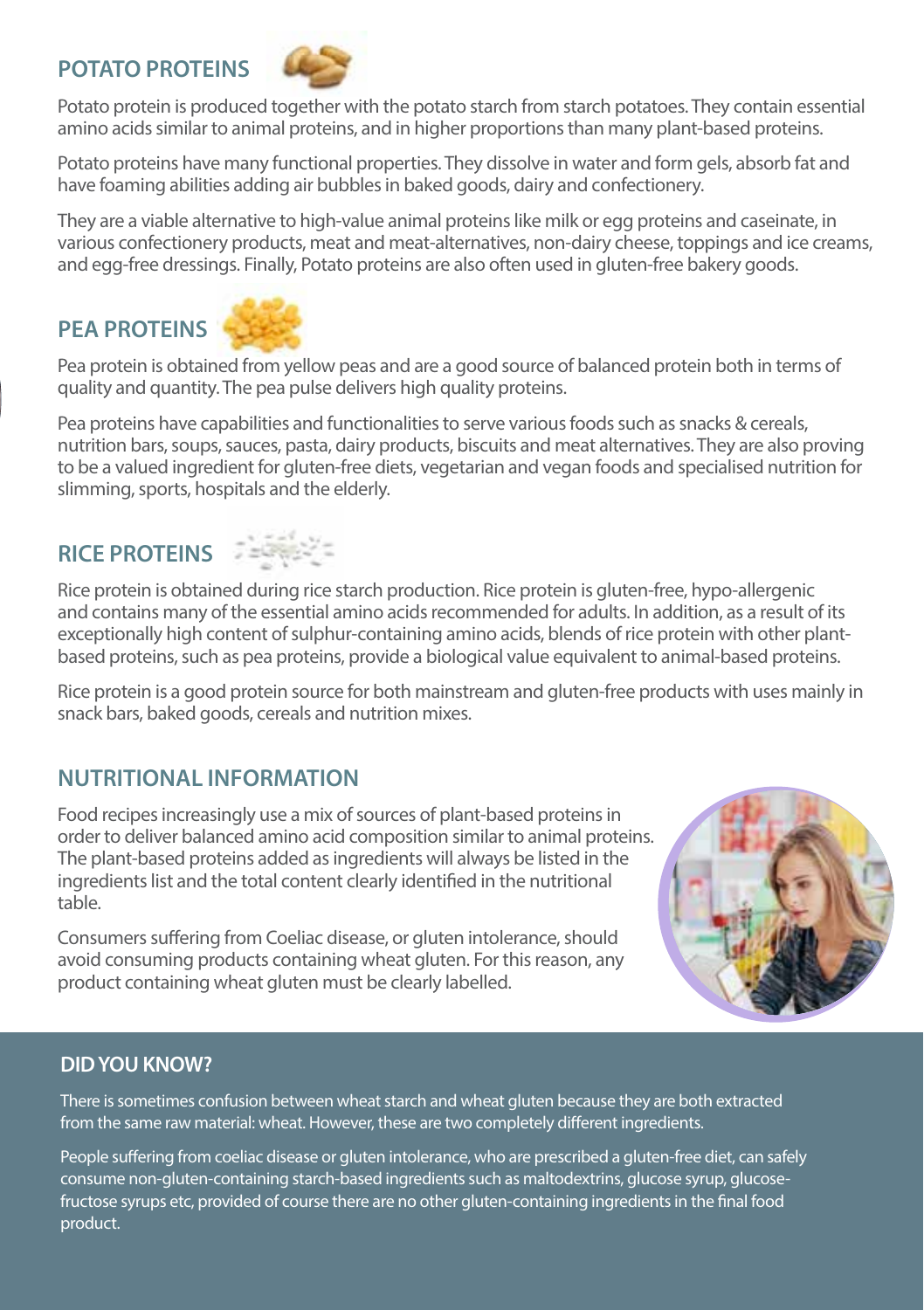### STAR COMP  $\sum$ TERNS, THOM TAHWETO TONN PROTEINS: FROM FARM TO FORK



60.000 EU farmers cultivate the crops required (e.g. maize, wheat, potatoes, rice, peas) to produce the proteins from the EU starch industry.

**1**

**2**

**3**

Water is used to separate the different components of the crops. The proteins are then separated from the other components such as starch.

desired functionality and nutritional qualities as an ingredient.



Depending on the protein content, functional properties and amino acid profile, these proteins are then used in a wide array of products, from bakery to specialized nutrition (infant, elderly, sports nutrition, meat alternatives) also including fish- and pet-food. **4**

Still have questions about plant proteins or other ingredients from the starch industry used in food? VISIT WWW.STARCHINFOOD.EU TO LEARN MORE.